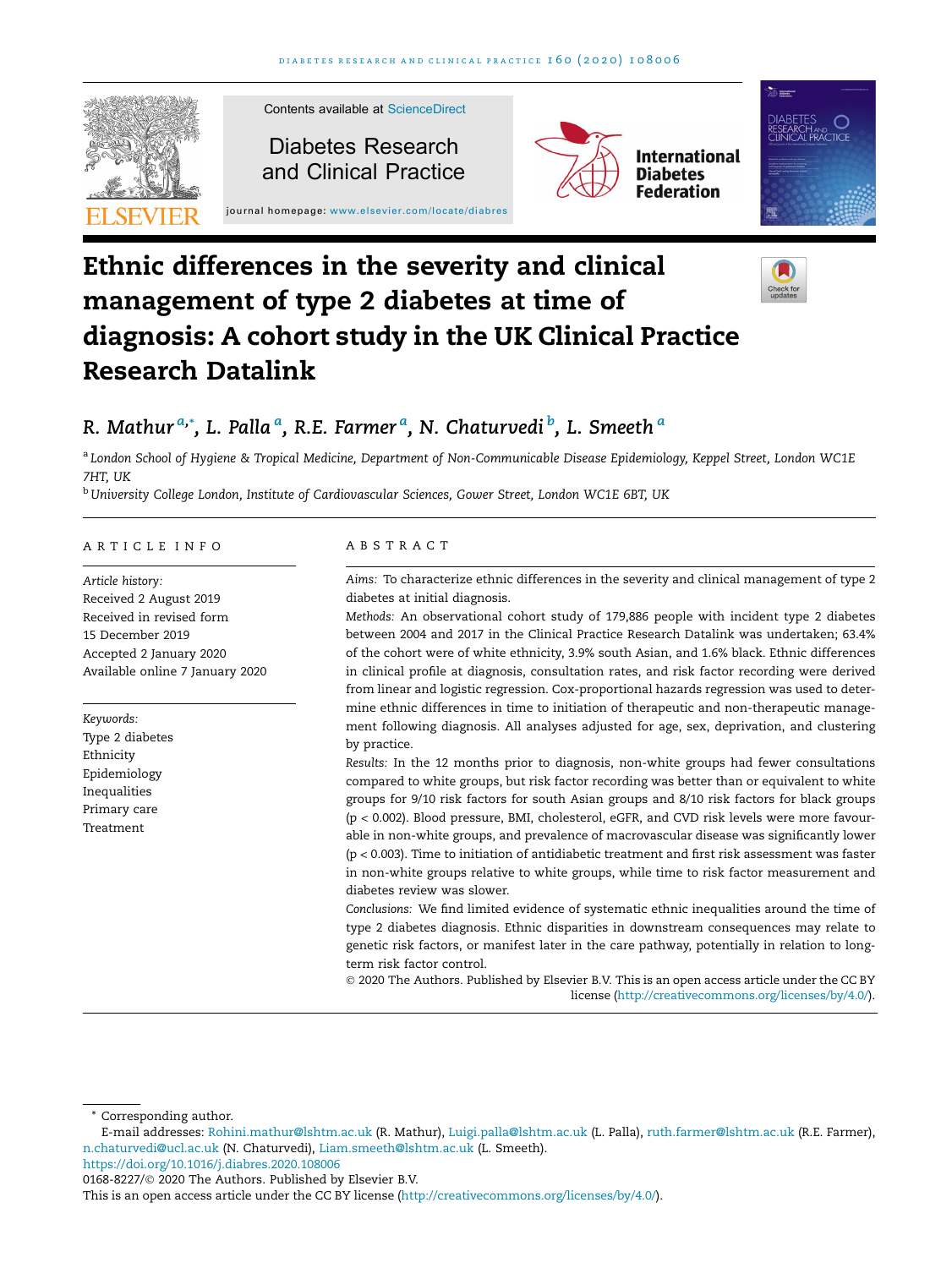# 1. Introduction

Marked ethnic differences in the risk of long-term vascular outcomes among people with type 2 diabetes have been established in UK populations [\[1,2\].](#page-8-0) The extent to which these inequalities stem from modifiable factors such as healthcare usage or quality of diabetes management remains unclear. Given that inequalities can accumulate over time, it is vital to identify where along the care pathway differences by ethnicity may arise. Though equity of service provision is a central tenet of the National Health Service (NHS) [\[3\],](#page-8-0) recent studies have highlighted ethnic differences in access to healthcare, treatment provision and risk factor control [\[4–8\].](#page-8-0)

In the UK, the collection of ethnicity data via official statistics has been mandated since the Race Relations Act of 1968 as a vital first step towards identifying and actively tackling ethnic inequalities. The 16 ethnic group categories defined by the 2001 Census for England and Wales currently form the national standard for mandatory ethnicity data collection across the National Health Service. Ethnicity is selfreported by individuals at either initial registration with their general practitioner or during consultation, and intended to reflect the individuals own self-perception of belonging to, or identifying with a certain social group [\[9,10\]](#page-8-0).

Prior to initial diagnosis, there may be differences by ethnicity in consultation rates and measurement of risk factors, which may impact upon the timeliness of diagnosis and severity of disease at initial presentation. Delays in diagnosis may result in delays in initiation of therapeutic and nontherapeutic management, which may further compound existing inequalities. Though guidelines exist for managing type 2 diabetes in the UK, the extent to which these are followed may differ by ethnic group, leading to inequalities in the downstream consequences of type 2 diabetes  $[8,11]$ . The 2018 UK national diabetes audit identified inequalities by age, region, diagnosed serious mental illness and learning disabilities, but did not explore differences by ethnicity, leaving a critical gap in the evidence base [\[12\]](#page-8-0).

The aims of this study were to (1) Quantify ethnic differences in risk factor levels and co-morbidities at the time of initial diagnosis, (2) Compare consultation rates and completeness of process of care measures between ethnic groups in the 12 months preceding type 2 diabetes diagnosis, (3) Determine whether the time to initiation of therapeutic and non-therapeutic management following initial diagnosis differed by ethnic group.

# 2. Methods

#### 2.1. Study design and population

An observational cohort study utilizing the Clinical Practice Research Datalink (CPRD) was undertaken. The CPRD is a clinical research database containing anonymised longitudinal primary care records for approximately 15 million people from 714 general practices. The CPRD population has been shown to be representative of the UK population with respect to age, gender, and ethnicity [\[13\].](#page-9-0)

Type 2 diabetes was identified using an adjudication algorithm developed to minimize misclassification of diabetes status and type in electronic health records [\[14\].](#page-9-0) Briefly, the algorithm assigns an initial diabetes type based on clinical Read codes [\[15\]](#page-9-0) – C10E for type 1 diabetes and C10F for type 2 diabetes- and then applies a series of logic rules to assign a final diabetes status by identifying congruent or contradictory evidence on age at diagnosis, diabetes medications (excluding individuals on metformin only as this may be indicated for conditions other than type 2 diabetes such as polycystic ovarian syndrome or pre-diabetes), hyperglycaemia (HbA1c  $> 6.5\%$  or 48 mmol/mol, or fasting/ random/ unspecified glucose  $\geq 11.1$  mmol/l) and presence of diabetes process of care codes. For individuals with a prescription for antidiabetic medication in the 12 months preceding the first ever type 2 diabetes diagnosis, the diagnosis date was moved forward to the date of prescription as it was deemed plausible that the prescription was related to the initial diagnosis. As misclassification of prevalent diagnoses as incident diagnoses is more likely around the time of initial registration with the general practitioner, a minimum registration period of six months prior to initial diagnosis of type 2 diabetes was required [\[16\]](#page-9-0). Adults aged 18 and over registered between 2004 and 2017, with at least six months of continuous registration prior to diagnosis of type 2 diabetes (the earliest of diagnosis date or medication date where applicable) were included in the study.

#### 2.2. Covariates

Self-reported ethnicity, identified using Read codes, was collapsed into the five categories of the 2001 UK census (white, south Asian, black African/Caribbean, mixed, and other). For individuals with more than one ethnicity code on their primary care record, a previously developed algorithm was used to assign a best 'single' ethnicity – based on the most commonly, and most recently recorded codes (Supplementary material, Figure S1) [\[17\]](#page-9-0). Age at diagnosis was calculated by subtracting year of birth from year of diagnosis. Deprivation was measured using quintiles of the 2015 Index of Multiple Deprivation (IMD) – a measure of small area deprivation based on an individual's home postcode [\[18\]](#page-9-0). For people with linkage to Office for National Statistics data, quintiles of IMD were derived from the individual's home postcode. For the 40% of people without linkage, quintiles were derived from the postcode of the individual's general practice.

Baseline risk factors were identified from the most recently recorded value in the 12 months preceding type 2 diabetes diagnosis (see supplementary table S3 for all code lists). These included glycated haemoglobin (HbA1c), fasting blood glucose (FBG), systolic and diastolic blood pressure (SBP, DBP), body mass index (BMI), total cholesterol, serum creatinine, consultations (face-to-face or telephone), smoking status ('Ever smoker', and 'Never smoker'), alcohol consumption ('Non-drinker', 'Moderate drinker', and 'Heavy drinker'), and family history of cardiovascular disease (CVD). Risk assessments included ten-year CVD risk and the NHS health check. The CVD risk score, was categorized into " $\leq$  10% risk of developing CVD in the next ten years" and ">10% risk of developing CVD in the next ten years".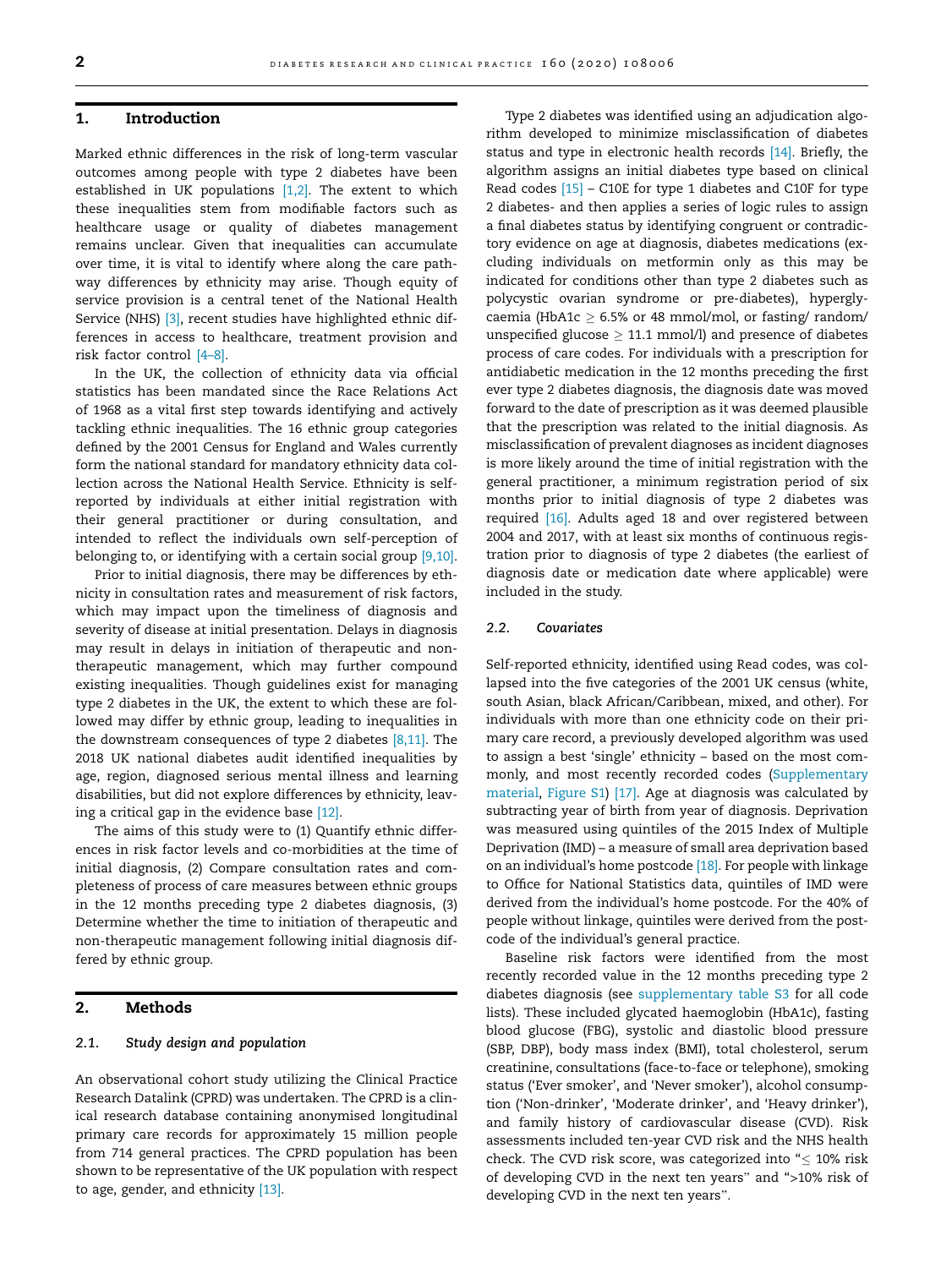Pre-diabetic states included coded pre-diabetes, family history of diabetes, and gestational diabetes (for women only). Co-morbidities were considered present at baseline if recorded at any time prior to diagnosis. Macrovascular comorbidities included hypertension, coronary heart disease (CHD, including myocardial infarction and angina), stroke, and heart failure. Microvascular co-morbidities included chronic kidney disease (CKD), retinopathy, and neuropathy.

To examine diabetes management following initial diagnosis, the date of the first antidiabetic medication prescription (including oral antidiabetic agents and insulin), consultation, risk factor measurement, diabetes review (including retinopathy screening, foot examination, and offer of dietary advice), offer of structured diabetes education, and risk assessment following diagnosis was extracted.

#### 2.3. Statistical analysis

As individuals attending the same general practice may have similar levels of care provision and clinical coding, multilevel modelling was used to account for the clustering of people within practices. Ethnic differences in clinical characteristics at diagnosis were derived from multilevel multivariable linear regression, (for age at diagnosis, HbA1c, FBG, SBP, DBP, BMI, total cholesterol, serum creatinine, and eGFR) and multilevel multivariable logistic regression (for deprivation quintile, presence of pre-diabetes, family history of diabetes, gestational diabetes, family history of cardiovascular disease, any macrovascular disease, any microvascular disease, smoking status, alcohol consumption, CVD risk, and use of antihypertensive or lipid lowering drugs) and adjusted for age at diagnosis, sex, and deprivation. Multilevel multivariable logistic regression adjusted for age at diagnosis, sex, and deprivation was used to determine ethnic differences in the odds of having each risk factor recorded in the 12 months prior to diagnosis. Multivariable Cox-proportional hazards regression adjusting for age at diagnosis, sex, deprivation, raised HbA1c at baseline (>7.5%/53 mmol/L), and clustering by practice was used to compare time to initiation of therapeutic and nontherapeutic diabetes management between ethnic groups. Follow-up time began at the date of type 2 diabetes onset and ended at the earliest of: first antidiabetic prescription or care process, leaving the CPRD, last data collection, or death.

#### 2.4. Sensitivity analysis

We conducted a sensitivity analysis comparing outcomes for those of unknown ethnicity to those of any known ethnicity. As the recording of ethnicity was financially incentivised under the Quality and Outcomes Framework from 2006 to 2011, and forms a core component of the annual NHS Health Check [\[19\]](#page-9-0) and the NHS diabetes management guidelines [\[20\],](#page-9-0) the recording of ethnicity can be considered a marker of engagement with primary care. We hypothesized that individuals with missing ethnicity would have poorer risk factor control at diagnosis, lower consultation rates, worse capture of risk factors prior to diagnosis and slower initiation of therapeutic and non-therapeutic management relative to those with ethnicity recorded.

#### 3. Results

From 241,891 individuals diagnosed with type 2 diabetes between April 1st, 2004 and December 31st, 2016 in the CPRD, 179,886 adults aged 18 or over, with at least 6 months registration prior to initial diagnosis, were included in the study [\(Fig. 1](#page-3-0)). Within this population,  $5\%$  (n = 8871) had been prescribed an antidiabetic medication in the year prior to diagnosis and had their diagnosis date moved backwards. Ethnicity was recorded for 70% of the cohort  $(n = 126,331)$ , of whom 90.2% were white (n = 113,988), 5.5% were south Asian (n = 6970), 2.3% were black African/Caribbean (n = 2944), and 1.9% were of other ethnicities, including mixed  $(n = 2409)$ . Comparisons between the white, south Asian and black ethnic groups are reported below.

#### 3.1. Clinical characteristics at initial diagnosis

Crude ethnic differences in clinical characteristics at initial diagnosis are described in [Table 1](#page-4-0) and adjusted differences are illustrated in [Fig. 2](#page-5-0). After adjustment for sex, deprivation, calendar year and clustering by practice, age at diagnosis was estimated to be 9.8 years earlier in south Asian groups than white groups (95%CI  $-10.14$ ,  $-9.45$ ) and 7 years earlier in black groups (95%CI  $-7.46$ ,  $-6.44$ ) relative to white and 7 years earlier in black groups (data) relative to white groups. Black groups were overrepresented in the least affluent deprivation quintile compared to white groups (OR 1.34, 95%CI 1.20–1.51), while no differences in deprivation between white and south Asian groups were evident.

After additionally accounting for age at diagnosis, mean HbA1c was lower in south Asian groups

 $(\beta = -1.53, 95\% CI -2.29, -0.77)$  and higher in black groups relative to white groups,  $(\beta = 1.8895\% CI 0.76-3.00)$ . BMI, total cholesterol, and eGFR were more favourable in non-white groups compared to white groups at diagnosis ( $p < 0.001$ ), while fasting blood glucose, blood pressure and creatinine levels were better for south Asian groups only ( $p < 0.034$ ). The odds of having co-morbid macrovascular disease at diagnosis were reduced in south Asian groups and halved in black groups relative to white (South Asian OR 0.88, 95%CI 0.80–0.96, Black OR 0.50, 9%CI 0.43–0.58); no ethnic differences in the odds of having diagnosed microvascular disease were evident. Furthermore, non-white groups had markedly fewer prescriptions of antihypertensive and lipid lowering drugs in the 12 months preceding diagnosis, and reduced odds of having a CVD risk score over 10% relative to white groups  $(p < 0.007)$  ([Fig. 2](#page-5-0)).

#### 3.2. Clinical management prior to diagnosis

In the 12 months prior to diagnosis, consultation frequency was higher for white groups (median 10, IQR 6–17) than for south Asian (median 9, IQR 5–15) and black groups (median 8, IQR 5–14). After adjustment for age at diagnosis, sex, deprivation, and clustering by practice, the consultation rate was significantly lower for black groups relative to white ( $\beta = -0$ . 60, 95%CI  $-1.05$ ,  $-0.21$ ). Risk factor recording for south Asian groups was better than or equivalent to non-white groups for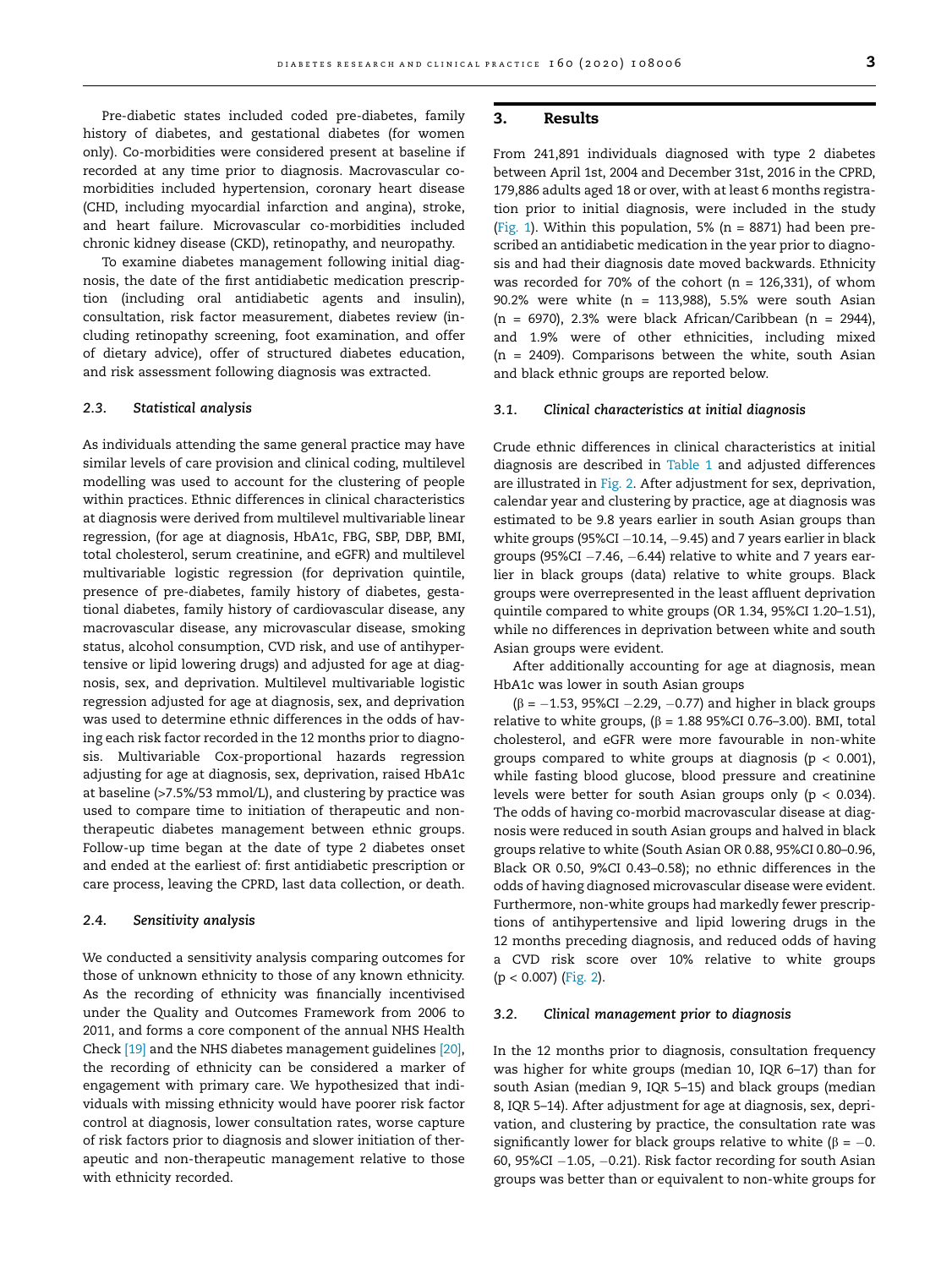<span id="page-3-0"></span>

9/10 risk factors of interest, and for black groups, risk factor recording was better or equivalent for 8/10 risk factors ([Table 2](#page-5-0)).

#### 3.3. Initiation of therapeutic and non-therapeutic management following diagnosis

After adjustment for age, sex, deprivation, baseline HbA1c, and clustering by practice, time to initiation of antidiabetic therapy was faster south Asian groups (HR 1.10, 95%CI 1.07– 1.14) and black groups relative to white (HR 1.18, 95%CI 1.12–1.23). Time to first NHS health check (South Asian HR 1.30, 95%CI 1.10–1.54, Black HR 1.33, 95%CI 1.6–1.68) and offer of structured diabetes education (South Asian HR 1.17, 95%CI 1.10–1.24, Black HR 1.44, 95%CI 1.31–1.56) was also faster in south Asian and black groups relative to white. In contrast, time to first consultation, risk factor measurement and diabetes review was longer or equivalent for both non-white groups relative to white ([Table 3](#page-6-0)).

#### 3.4. Sensitivity analysis

Compared to those of known ethnicity ( $n = 126,331$ ), individuals of unknown ethnicity ( $n = 53,575$ ) were younger at diagnosis ( $\beta$  = -1.13, 95%CI -1.32, -0.94), had reduced odds of risk factors recording in the 12 months prior to diagnosis for 9/10 measures, and slower initiation of therapeutic and nontherapeutic management post diagnosis compared to those of known ethnicity (p < 0.001). While individuals of unknown ethnicity had poorer control of HbA1c, FBG, and blood pressure, they had more favourable cholesterol, BMI and serum creatinine levels (p < 0.009). Contrary to expectations, individuals of unknown ethnicity had greater odds of being in the most affluent quintile of deprivation relative to those of known ethnicity (OR 1.14, 95%CI 1.07, 1.21), and a lower prevalence of gestational diabetes, vascular disease, and medication use (p < 0.001, appendix figures S2 S3, appendix tables S1,S2).

#### 4. Discussion

We report the findings of a large population-based cohort study examining ethnic differences in both the clinical characteristics and clinical management of type two diabetes at time of diagnosis. The results show that, despite a lower consultation rate and higher burden of prediabetic states, south Asian and black groups had better capture of risk factors, a lower age at diagnosis, and better or equivalent cardio-metabolic profile at diagnosis. Initiation of antidiabetic treatment was faster for black and south Asian individuals, as was time to first NHS health check and time to offer of structured education. However, time to first consultation and measurement of risk factors was largely slower for non-white groups.

Overall, our findings suggest that downstream inequalities in diabetes outcomes do not appear to stem wholly from inequalities around the time of initial diagnosis, and in fact, highlight several positive aspects of primary care-based diabetes management. Firstly, the similarity of microvascular disease between ethnic groups at time of diagnosis suggests that non-white groups are not being diagnosed at a more severe stage of diabetes progression, and that the latency between true onset of diabetes and clinical diagnosis does not disadvantage ethnic minority groups. Combined with the findings of pro-active treatment initiation and timely risk assessments, our findings suggest that the elevated burden of cardio-metabolic risk in non-white groups is being appropriately recognized by health care professionals. Delays in risk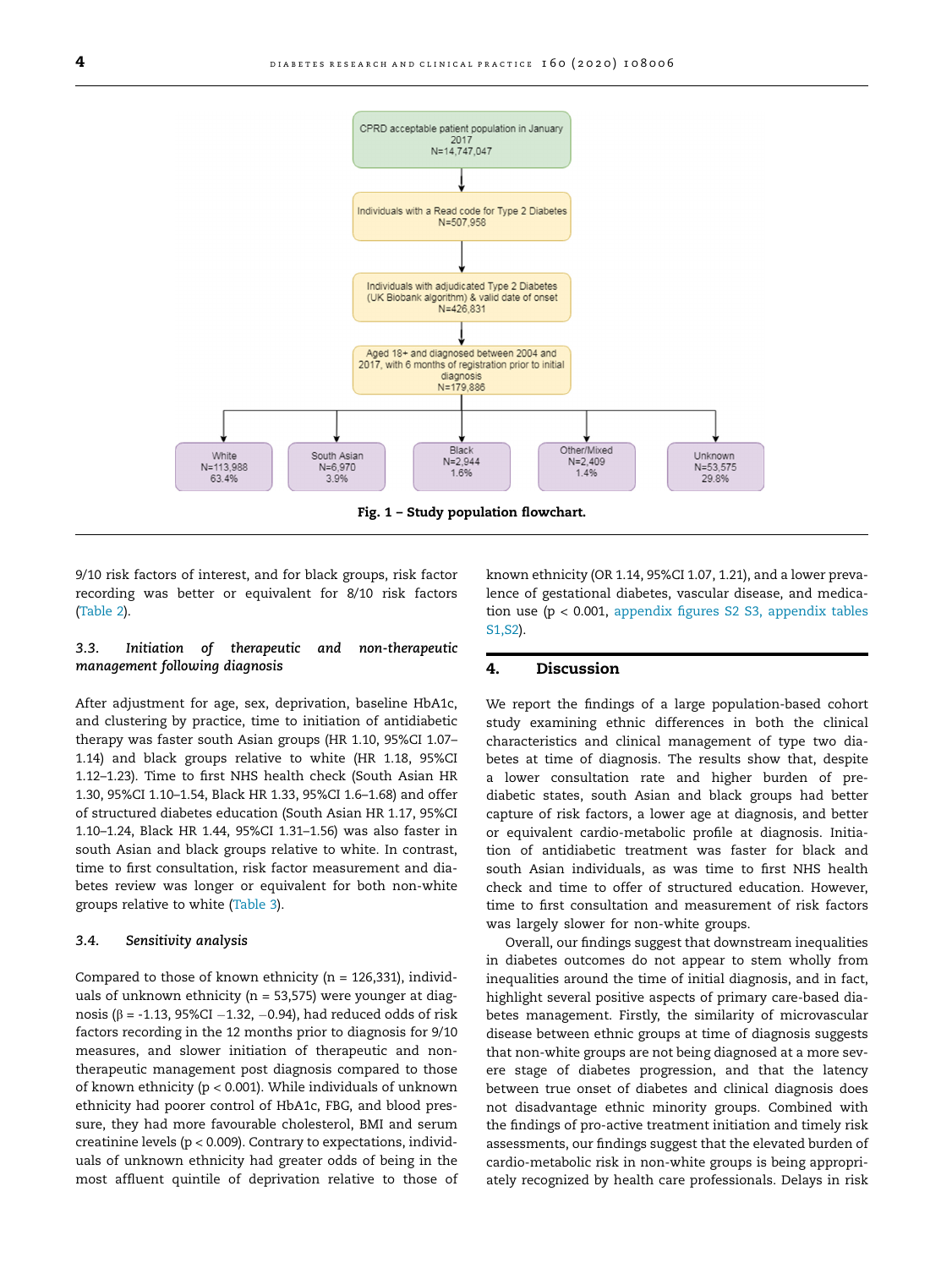<span id="page-4-0"></span>

| Table 1 - Ethnic differences in clinical characteristics at time of initial Type 2 diabetes diagnosis. |                                                                                                                                                                        |                                                                     |                                                                                                                                  |                                                                                                                       |                                                                                                                        |                                                                                                                  |                                                                                                                          |                                                                                                                         |  |  |
|--------------------------------------------------------------------------------------------------------|------------------------------------------------------------------------------------------------------------------------------------------------------------------------|---------------------------------------------------------------------|----------------------------------------------------------------------------------------------------------------------------------|-----------------------------------------------------------------------------------------------------------------------|------------------------------------------------------------------------------------------------------------------------|------------------------------------------------------------------------------------------------------------------|--------------------------------------------------------------------------------------------------------------------------|-------------------------------------------------------------------------------------------------------------------------|--|--|
|                                                                                                        |                                                                                                                                                                        | % complete                                                          | White                                                                                                                            | South Asian                                                                                                           | Black                                                                                                                  | Other                                                                                                            | Mixed                                                                                                                    | Unknown                                                                                                                 |  |  |
| N<br>Demographic characteristics                                                                       | Age at diagnosis (mean, SD)<br>Male, %<br>Social Deprivation, %<br>Quintile 1 (Least deprived)<br>Quintile 2<br>Quintile 3<br>Quintile 4<br>Quintile 5 (Most deprived) | 100.0<br>100.0<br>100.0                                             | 113,988<br>63.2 (13.4)<br>62,810 (55.1)<br>20,889 (18.3)<br>22,486 (19.7)<br>25,343 (22.2)<br>22,278 (19.5)<br>22,992 (20.2)     | 6970<br>52.6(13.1)<br>3767 (54)<br>880 (12.6)<br>1081 (15.5)<br>1456 (20.9)<br>1605 (23)<br>1948 (27.9)               | 2944<br>55.1(13.1)<br>1498 (50.9)<br>169(5.7)<br>264(9)<br>611 (20.8)<br>820 (27.9)<br>1080 (36.7)                     | 1854<br>56.3 (13.2)<br>1022 (55.1)<br>302 (16.3)<br>262 (14.1)<br>368 (19.8)<br>477 (25.7)<br>445 (24)           | 555<br>54.6 (13.6)<br>304 (54.8)<br>86 (15.5)<br>87 (15.7)<br>120 (21.6)<br>117(21.1)<br>145 (26.1)                      | 53,575<br>62 (13.4)<br>30,643 (57.2)<br>11,443 (21.4)<br>8335 (15.6)<br>9973 (18.6)<br>13,255 (24.7)<br>10,569 (19.7)   |  |  |
| <b>Health behaviours</b>                                                                               | Smoking status, %<br>Non-Smokers<br><b>Current Smokers</b><br>Ex-Smokers                                                                                               | 72.1                                                                | 32,098 (38.3)<br>18,479 (22)<br>33,282 (39.7)                                                                                    | 3106 (70.6)<br>701 (15.9)<br>593 (13.5)                                                                               | 1227 (65.2)<br>288 (15.3)<br>367(19.5)                                                                                 | 683 (54.6)<br>258 (20.6)<br>311 (24.8)                                                                           | 189 (49.6)<br>100(26.2)<br>92(24.1)                                                                                      | 16,406 (43.2)<br>8037 (21.2)<br>13,536 (35.6)                                                                           |  |  |
| Risk factor level (mean, SD)                                                                           | HbA1c, mmol/L<br>HbA1c, %<br>Fasting blood glucose<br>SBP, mmHg<br>DBP, mmHg<br>BMI, Kg/m2<br>Total cholesterol, mmol/L<br>Serum creatinine, mmol/L<br>ACR, mg/mmol    | 52.9<br>52.9<br>66.4<br>88.1<br>88.1<br>63.6<br>78.2<br>87.0<br>2.5 | 63.2(22.9)<br>7.9(2.1)<br>10.5(5)<br>142.9 (19.7)<br>82.3 (11.6)<br>32.3(6.1)<br>5.2(1.2)<br>86.7 (28.6)<br>19.6 (46.7)          | 63.9(22.7)<br>8(2.1)<br>10.1(4.7)<br>135.5 (18.7)<br>82.3(11.3)<br>29.7(5.3)<br>5.3(1.2)<br>78.6 (27.7)<br>20.5(44.3) | 66.3(25)<br>8.2(2.3)<br>10.7(5.6)<br>140.3 (19.5)<br>83.8 (11.4)<br>31.8(5.9)<br>5.3(1.1)<br>88.5 (42.3)<br>15.7(25.3) | 65(23.5)<br>8.1(2.2)<br>9.9(4.5)<br>138.2 (19.6)<br>82.5(11)<br>30.1(5.9)<br>5.3(1.2)<br>79.2 (27)<br>38.1(70.7) | 66.6 (24.3)<br>8.2(2.2)<br>10.6(5.3)<br>139.2 (20.5)<br>84 (11.7)<br>31.3(6.4)<br>5.4(1.2)<br>82.4 (25.4)<br>12.9 (10.8) | 65.2(23)<br>8.1(2.1)<br>10.7(5.1)<br>143.4 (20.2)<br>82.9 (11.8)<br>32.3(6.1)<br>5.3(1.2)<br>85.1 (25.9)<br>20.2(51.7)  |  |  |
| CVD risk score (%)<br>Pre-diabetic indicators <sup>+</sup>                                             | >10% risk in 10 years<br>Pre-diabetes<br>Family history of diabetes<br>Gestational diabetes*<br>Family history of CVD                                                  | 17.6                                                                | 79.1<br>19,007 (16.7)<br>14,471 (12.7)<br>784 (1.5)<br>50,813 (44.6)                                                             | 58.4<br>1310 (18.8)<br>1916 (27.5)<br>237(7.4)<br>2874 (41.2)                                                         | 50.8<br>496 (16.8)<br>659 (22.4)<br>72(5)<br>858 (29.1)                                                                | 64<br>319 (17.2)<br>350 (18.9)<br>41 (4.9)<br>660 (35.6)                                                         | 53.6<br>96(17.3)<br>127 (22.9)<br>15(6)<br>212 (38.2)                                                                    | 78.3<br>8693 (16.2)<br>5941 (11.1)<br>293(1.3)<br>23,305 (43.5)                                                         |  |  |
| Diagnosed co-morbidities $(\%)^+$                                                                      | Any macrovascular disease<br>Any microvascular disease<br>Hypertension<br><b>CHD</b><br>Stroke<br>Heart failure<br><b>CKD</b><br>Retinopathy<br>Neuropathy             |                                                                     | 22,122 (19.4)<br>4781 (4.2)<br>57,625 (50.6)<br>19,260 (16.9)<br>507 $(0.4)$<br>5117(4.5)<br>708 (0.6)<br>2111(1.9)<br>2215(1.9) | 720 (10.3)<br>217(3.1)<br>2320 (33.3)<br>649 (9.3)<br>12(0.2)<br>133(1.9)<br>24(0.3)<br>106(1.5)<br>101(1.4)          | 211(7.2)<br>101(3.4)<br>1375 (46.7)<br>138(4.7)<br>8(0.3)<br>90(3.1)<br>16(0.5)<br>56 (1.9)<br>38(1.3)                 | 184 (9.9)<br>49 (2.6)<br>748 (40.3)<br>162(8.7)<br>9(0.5)<br>33(1.8)<br>6(0.3)<br>26(1.4)<br>20(1.1)             | 49(8.8)<br>14(2.5)<br>222(40)<br>44 (7.9)<br>0.0<br>8(1.4)<br>3(0.5)<br>9(1.6)<br>2(0.4)                                 | 8975 (16.8)<br>1994 (3.7)<br>26,000 (48.5)<br>7746 (14.5)<br>204(0.4)<br>2253(4.2)<br>267(0.5)<br>979(1.8)<br>845 (1.6) |  |  |
| Medications prescribed (%) <sup>+</sup>                                                                | Antihypertensives<br>Lipid lowering                                                                                                                                    |                                                                     | 69,988 (61.4)<br>52,721 (46.3)                                                                                                   | 2796 (40.1)<br>2566 (36.8)                                                                                            | 1441 (48.9)<br>926 (31.5)                                                                                              | 838 (45.2)<br>729 (39.3)                                                                                         | 258 (46.5)<br>190 (34.2)                                                                                                 | 31,095 (58)<br>22,834 (42.6)                                                                                            |  |  |

\* Baseline covariate data taken at the date closest to Type <sup>2</sup> diabetes diagnosis in the <sup>12</sup> months preceding diagnosis, (gestational diabetes among women only).

+ Pre-diabetic indicators, Diagnosed co-morbidities and medications assumed to be presen<sup>t</sup> if recorded and absent if not recorded.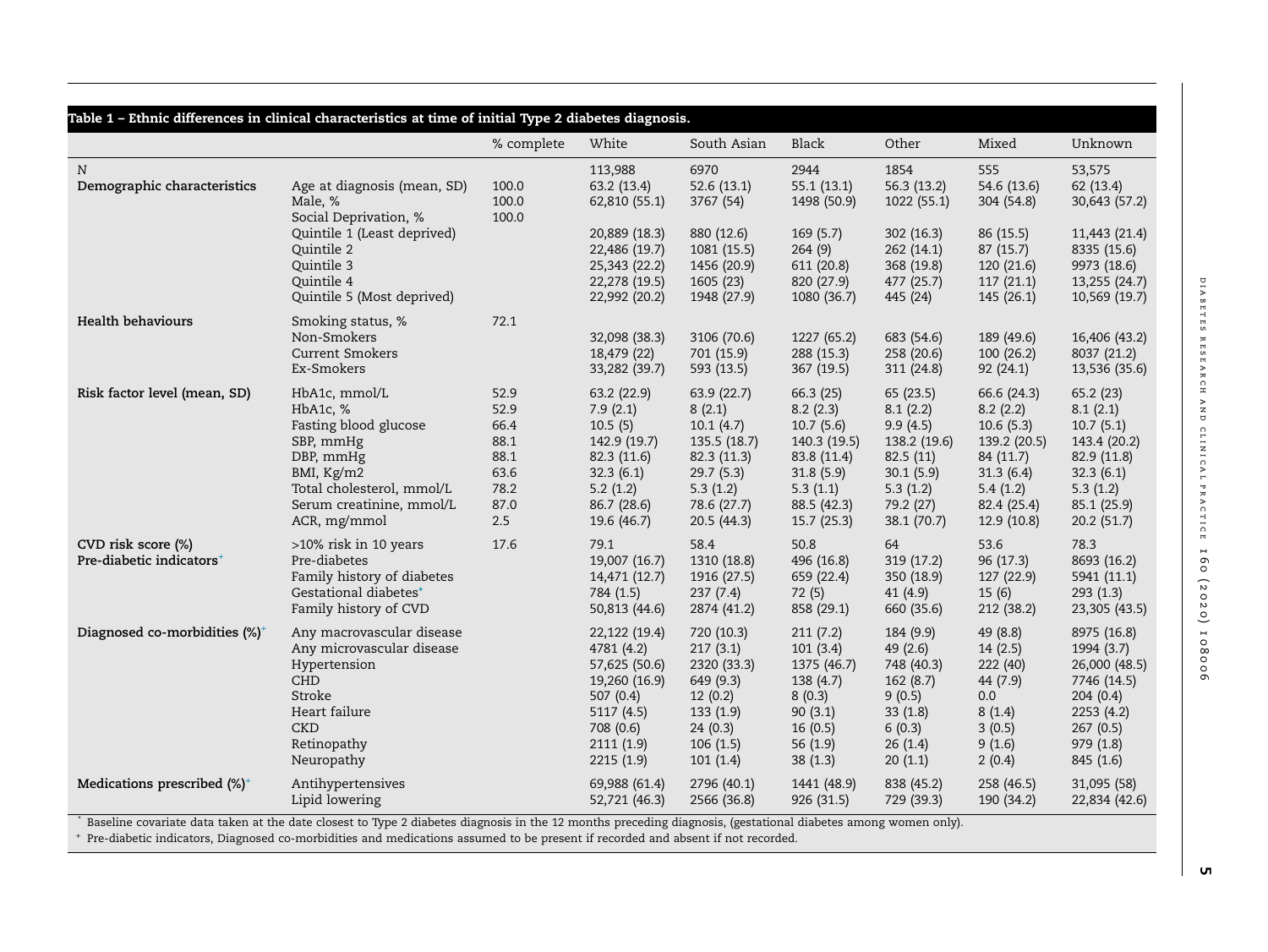<span id="page-5-0"></span>

Fig. 2 – Ethnic differences in clinical severity at type 2 diabetes diagnosis. \*All models adjust for age at diagnosis, sex, deprivation, and clustering by practice.

|                                                                                                                    | % with risk factor recorded   |           |           | Adjusted difference   |                 |         |                 |                  |         |  |  |
|--------------------------------------------------------------------------------------------------------------------|-------------------------------|-----------|-----------|-----------------------|-----------------|---------|-----------------|------------------|---------|--|--|
|                                                                                                                    | White<br>South Asian<br>Black |           |           | South Asian vs. White |                 |         | Black vs. White |                  |         |  |  |
| N                                                                                                                  | 113,988                       | 6970      | 2944      |                       |                 |         |                 |                  |         |  |  |
| Risk Factors                                                                                                       | $\%$                          | $\%$      | $\%$      | <b>OR</b>             | 95%CI           | p.val   | OR.             | 95%CI            | p.val   |  |  |
| HbA1c                                                                                                              | 51.8                          | 62.3      | 60.9      | 1.37                  | (1.30, 1.45)    | < 0.001 | 1.17            | (1.08, 1.27)     | < 0.001 |  |  |
| Glucose                                                                                                            | 66.2                          | 60.8      | 59.4      | 1.02                  | (0.97, 1.08)    | 0.455   | 0.88            | (0.81, 0.95)     | 0.002   |  |  |
| <b>Blood Pressure</b>                                                                                              | 88.9                          | 85.0      | 87.0      | 0.99                  | (0.92, 1.06)    | 0.700   | 1.08            | (0.97, 1.19)     | 0.162   |  |  |
| BMI                                                                                                                | 64.1                          | 64.6      | 64.6      | 0.98                  | (0.93, 1.03)    | 0.345   | 1.00            | (0.92, 1.08)     | 0.950   |  |  |
| <b>Total Cholesterol</b>                                                                                           | 78.9                          | 80.8      | 78.6      | 1.12                  | (1.06, 1.19)    | < 0.001 | 1.01            | (0.92, 1.09)     | 0.892   |  |  |
| Creatinine                                                                                                         | 87.7                          | 85.3      | 84.9      | 1.14                  | (1.07, 1.21)    | < 0.001 | 1.07            | (0.97, 1.17)     | 0.163   |  |  |
| Urine ACR                                                                                                          | 2.4                           | 1.9       | 2.1       | 1.18                  | (0.96, 1.44)    | 0.117   | 1.18            | (0.89, 1.57)     | 0.242   |  |  |
| <b>Smoking Status</b>                                                                                              | 73.6                          | 63.1      | 63.9      | 0.72                  | (0.69, 0.76)    | < 0.001 | 0.75            | (0.70, 0.81)     | < 0.001 |  |  |
| Risk assessments                                                                                                   |                               |           |           |                       |                 |         |                 |                  |         |  |  |
| NHS Health Check                                                                                                   | 4.1                           | 8.4       | 10.2      | 1.55                  | (1.40, 1.73)    | < 0.001 | 1.49            | (1.29, 1.72)     | < 0.001 |  |  |
| CVD risk score                                                                                                     | 18.7                          | 22.3      | 24.9      | 1.05                  | (0.98, 1.12)    | 0.159   | 1.22            | (1.11, 1.35)     | < 0.001 |  |  |
| Consultations                                                                                                      | Median (IQR)                  |           |           | β                     | CI95%           | p. val  | $\beta$         | CI95%            | p. val  |  |  |
| Number of consultations                                                                                            | $10(6-17)$                    | $9(5-15)$ | $8(5-14)$ | $-0.10$               | $(-0.40, 0.18)$ | 0.452   | $-0.60$         | $(-1.05, -0.21)$ | 0.003   |  |  |
| *Logistic and linear regression models adjusted for age at baseline, sex, deprivation, and clustering by practice. |                               |           |           |                       |                 |         |                 |                  |         |  |  |

factor measurement and diabetes review may reflect lower burden of cardio-metabolic risk at time of diagnosis or may be indicative of growing ethnic disparities with respect to longer-term diabetes management.

## 4.1. Comparisons with existing literature

To date, only two other UK based studies have reported ethnic differences in clinical severity at initial diagnosis of type 2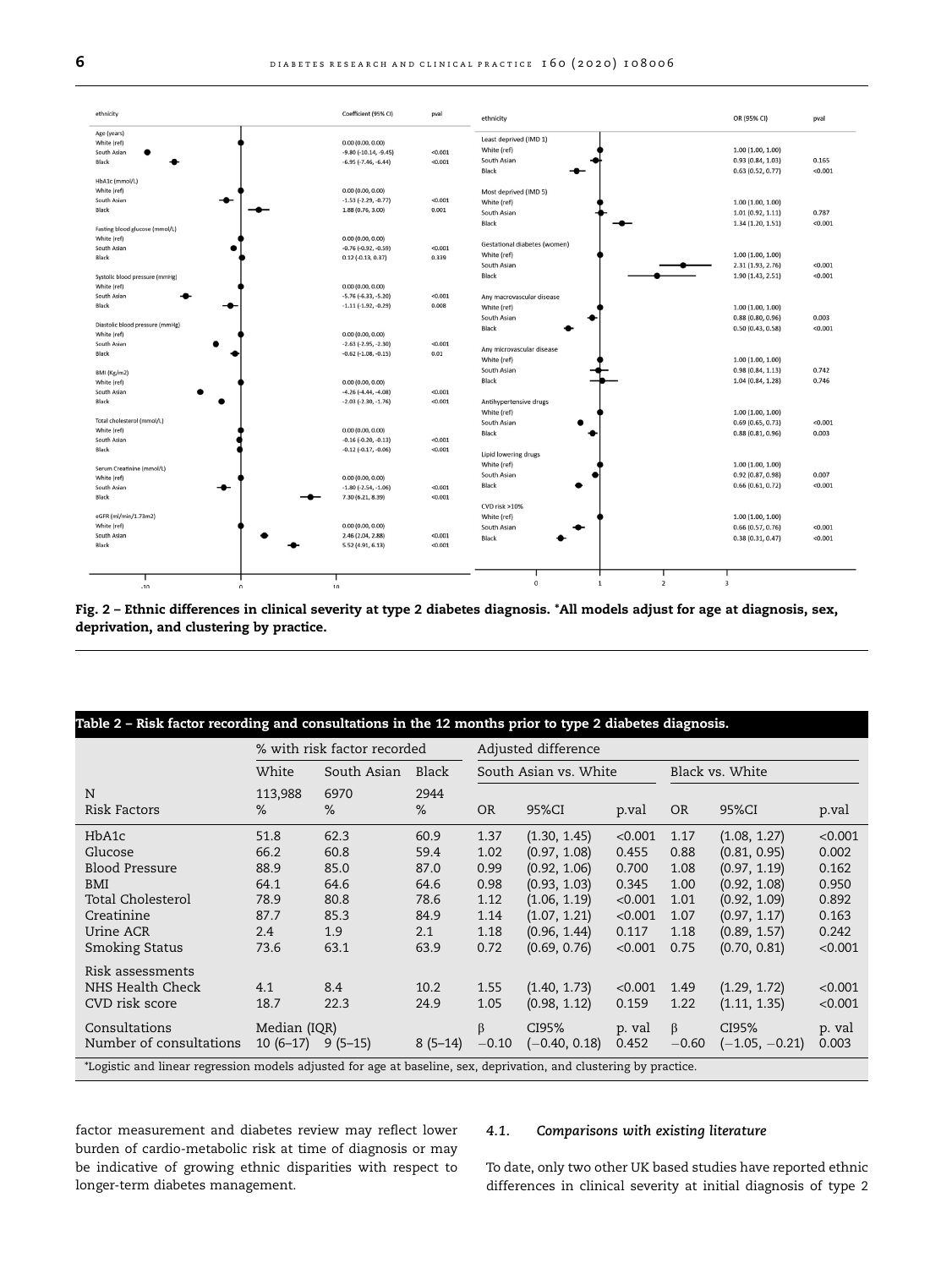<span id="page-6-0"></span>

|                                                               | % receiving clinical management |             |       | Median time to first clinical event (months) |             |       | Adjusted HR  |                                                             |                 |      |                                         |         |
|---------------------------------------------------------------|---------------------------------|-------------|-------|----------------------------------------------|-------------|-------|--------------|-------------------------------------------------------------|-----------------|------|-----------------------------------------|---------|
|                                                               | White                           | South Asian | Black | White                                        | South Asian | Black | SA vs. White |                                                             | Black vs. White |      |                                         |         |
| N                                                             | 113,988                         | 6970        | 2944  |                                              |             |       | HR           | CI95%                                                       | p.val           | HR   | CI95%                                   | p.val   |
| First post-diagnosis consultation                             | 99.9                            | 99.7        | 99.8  | 0.1                                          | 0.1         | 0.1   |              | $0.84$ (0.81,0.86) < 0.001 0.92 (0.89,0.96)                 |                 |      |                                         | < 0.001 |
| Initiation of antidiabetic therapy                            | 73.2                            | 80.9        | 78    | 3.6                                          | 2.2         | 1.8   |              | 1.10 $(1.07, 1.14)$ <0.001 1.18 $(1.12, 1.23)$ <0.001       |                 |      |                                         |         |
| Risk factor measurement                                       |                                 |             |       |                                              |             |       |              |                                                             |                 |      |                                         |         |
| HbA1c                                                         | 94.8                            | 92.4        | 89.7  | 2.7                                          | 3.2         | 3.2   |              | $0.93$ $(0.91, 0.96)$                                       |                 |      | $< 0.001$ 0.88 $(0.84, 0.91)$ $< 0.001$ |         |
| <b>Blood Glucose</b>                                          | 61.7                            | 58.1        | 56.2  | 10.5                                         | 10.3        | 9.2   |              | $0.94$ $(0.91, 0.98)$                                       | 0.001           |      | $0.96$ $(0.91, 1.01)$                   | 0.125   |
| Urine ACR                                                     | 59                              | 53.4        | 56.4  | 11.4                                         | 12.2        | 10.6  |              | 1.01 (0.98,1.05) 0.504                                      |                 |      | $1.05$ $(1.00, 1.11)$                   | 0.055   |
| <b>BMI</b>                                                    | 92.7                            | 91.2        | 88.6  | 1.7                                          | 2.1         | 2.4   |              | $0.96$ $(0.94, 0.99)$                                       | 0.010           |      | $0.97$ $(0.93, 1.01)$                   | 0.115   |
| <b>Blood Pressure</b>                                         | 96.3                            | 94.2        | 93.5  | 1.4                                          | 1.6         | 1.4   |              | $0.91$ $(0.88, 0.93)$ <0.001                                |                 | 1.00 | (0.96, 1.04)                            | 0.872   |
| Total Cholesterol                                             | 92.5                            | 90.2        | 87.6  | 3.7                                          | 4.3         | 4.1   | 0.99         | (0.97, 1.02)                                                | 0.667           | 0.97 | (0.93, 1.02)                            | 0.220   |
| <b>Smoking Status</b>                                         | 93.2                            | 90.4        | 86.6  | 3.0                                          | 3.4         | 3.6   | 0.90         | (0.87, 0.92)                                                | $< 0.001$ 0.87  |      | (0.83, 0.91)                            | < 0.001 |
| Serum Creatinine                                              | 94.3                            | 90.7        | 88.3  | 3.2                                          | 4.0         | 3.8   |              | $0.94$ $(0.92, 0.97)$ < $0.001$ 0.93 $(0.89, 0.97)$ < 0.001 |                 |      |                                         |         |
| Diabetes review                                               |                                 |             |       |                                              |             |       |              |                                                             |                 |      |                                         |         |
| Diabetes Review                                               | 82.4                            | 81.1        | 75.9  | 6.0                                          | 6.7         | 6.8   |              | 1.03 (1.00,1.06) 0.076                                      |                 |      | 1.03 (0.98,1.08) 0.194                  |         |
| Retinopathy Screen                                            | 41.1                            | 37.9        | 41.8  | 22.8                                         | 22.1        | 19.2  |              | $0.98$ $(0.94, 1.02)$                                       | 0.305           |      | $0.93$ $(0.87, 0.98)$                   | 0.014   |
| Foot Examination                                              | 40                              | 26.9        | 25.7  | 26.5                                         | 29.8        | 25.8  |              | $0.86$ $(0.81, 0.90)$ <0.001                                |                 |      | $0.92$ $(0.85, 0.99)$                   | 0.027   |
| Offer of dietary advice                                       | 6.3                             | 3.3         | 1.5   | 47.6                                         | 43.2        | 38.2  |              | $0.81$ $(0.71, 0.94)$ 0.005                                 |                 |      | 0.64 (0.48,0.87) 0.004                  |         |
| Structured diabetes education offered 17.2<br>Risk assessment |                                 | 22.5        | 25    | 48.3                                         | 40.2        | 31.0  | 1.17         | $(1.10, 1.24)$ < 0.001 1.44 $(1.32, 1.56)$ < 0.001          |                 |      |                                         |         |
| CVD risk score                                                | 15.4                            | 20.6        | 18.6  | 43.4                                         | 34.2        | 30.8  | 1.02         | $(0.96, 1.09)$ 0.463                                        |                 |      | 1.06 (0.96,1.16) 0.249                  |         |
| NHS Health Check                                              | 1.7                             | 2.8         | 3.1   | 52.1                                         | 44.9        | 38.1  | 1.30         | $(1.10, 1.54)$ 0.002                                        |                 |      | 1.32 (1.05,1.67) 0.019                  |         |

\*All models adjust for age at baseline, sex, deprivation, raised HbA1c at baseline, and clustering by practice. Time to initiation of antidiabetic therapy restricted to those free from antidiabetic medication in <sup>12</sup> months prior to diagnosis date.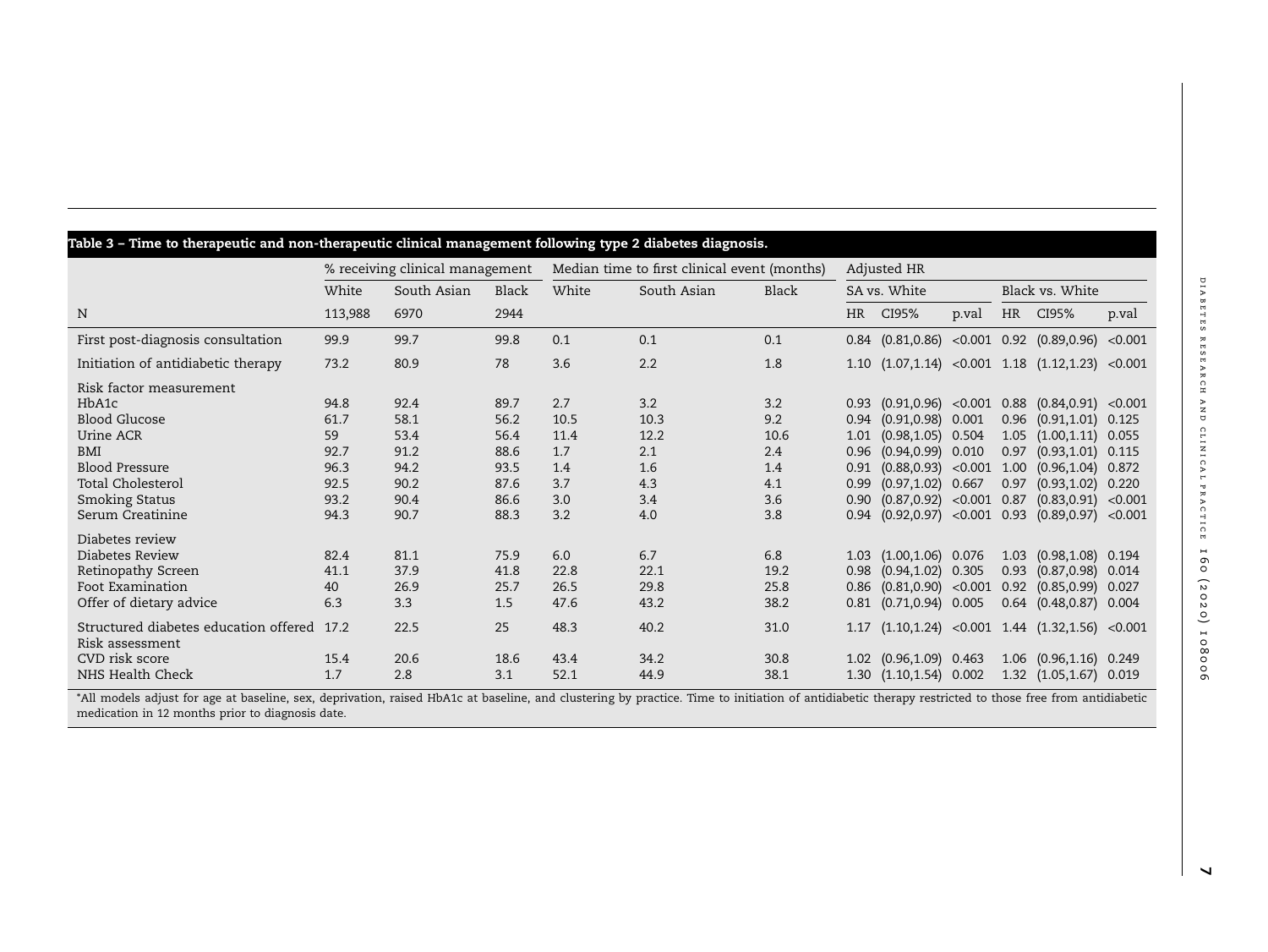diabetes [\[21,22\].](#page-9-0) The first, a London based study of 1506 individuals, found that diagnosis was ten years earlier for both black and south Asian populations, and that both non-white groups had lower levels of glycaemia and vascular complications [\[21\].](#page-9-0) The second was a 2003 survey of 1899 individuals with type 2 diabetes which reported equivalent access to diabetes care between black and white individuals- providing further support to our findings of equity between ethnic groups with respect to clinical care before and after diagnosis [\[22\]](#page-9-0).

Improvements in both quality of diabetes care and risk factor profiles of people with type 2 diabetes in the UK may be related to several overlapping causes. Firstly, the introduction of the Quality and Outcomes Framework (QOF), which incentivises achievement of quality targets for the care of individuals with chronic conditions, has both improved overall standards of diabetes care and reduced variations in diabetes care provision [\[23–25\].](#page-9-0) However, one study found that, though QOF incentivisation had accelerated short-term improvements in blood pressure and cholesterol, ethnic disparities in HbA1c remained – a finding echoed in our own study which showed that black people had significantly higher HbA1c at diagnosis, despite equivalence of other risk factors [\[26\]](#page-9-0).

Secondly, awareness amongst health care practitioners about ethnic differences in cardio-metabolic risk has increased steadily and may be responsible for the pro-active management of diabetes in non-white groups. Ethnicity has now been incorporated into clinical guidance documents for hypertension, obesity, type 2 diabetes, and smoking cessation [\[27–29\].](#page-9-0) Specifically, guidelines for the prevention of type 2 diabetes in people at high risk, specify that individuals from ethnic minority populations should be encouraged to undergo a risk assessment for type 2 diabetes [\[20\]](#page-9-0). In May 2018, a new guideline for promoting health amongst ethnic minority groups, was published – indicating that further reductions in ethnic disparities may become apparent over time [\[30\]](#page-9-0).

Thirdly, improvements in risk factor profiles at diagnosis may be part of a larger trend of decreasing vascular disease across the developed world [\[31\]](#page-9-0). A 2017 study of trends in type 2 diabetes incidence, prevalence and mortality in the UK found a 32% decrease in all-cause mortality between 2004 and 2014, and a 2% increase in prevalence, thought to be dri-ven by better survival rather than increasing incidence [\[32\]](#page-9-0). The findings of our study reflect these emerging trends, with reductions in ethnic inequalities likely driven by temporal improvements in population levels of risk factors, quality of clinical care, awareness of established ethnic differences in outcomes, and increased effectiveness of novel pharmacological therapies.

#### 4.2. Strengths

The strengths and limitations of routine electronic health records (EHRs) for diabetes research have been comprehensively outlined in a recent review [\[33\]](#page-9-0). In this study, the sample size was large and drawn from a representative denominator population, allowing sufficient power to detect differences between the main ethnic groups in the UK. The cohort was identified using a validated algorithm, designed

to minimize misclassification of diabetes type [\[34\].](#page-9-0) In order to account for the step change in diabetes management following the introduction of QOF, entry into the study cohort was restricted to individuals diagnosed with type 2 diabetes from 2004 onwards. Recent improvements in the completeness of ethnicity recording in the CPRD as part of QOF have facilitated a more robust examination of ethnic differences in conditions managed largely in primary care [\[17\].](#page-9-0) Linkage to deprivation data enabled us to separate the influences of ethnicity and deprivation, which are often conflated when examining health disparities. Restricting the study sample to people with at least 6 months of continuous registration prior to their initial diagnosis of type 2 diabetes ensured that diagnoses were truly incident and that all outcomes of interest were measured as close to initiation of diabetes management as possible. General practice characteristics such as size, and participation in local enhanced service schemes have been found to play a large role in observed variations in quality of diabetes care [\[35\]](#page-9-0). By accounting for the clustering of people within practices, we were able to appropriately account for the influence of practice level factors on ethnic disparities.

#### 4.3. Limitations

As EHRs are primarily used for patient care rather than research, data quality and completeness can vary significantly depending on the time-period, disease area, and indicator of interest. Though financial incentivisation has standardized many aspects of diabetes care, shared decision is now the preferred model for management of many longterm conditions. As such, observed differences in diabetes indicators may be due to active choices by the individual and provider to deviate from standard management plans in order to manage competing priorities. Ethnicity data was not available for 30% of the study cohort, which may have introduced bias. Since ethnicity data are unlikely to be missing at random, it would have been inappropriate to impute these data. Sensitivity analyses showed that individuals with unknown ethnicity were younger at diagnosis and, surprisingly, less deprived than those of known ethnicity. Coupled with the findings of heterogeneity in clinical profile at diagnosis (poorer risk factor levels but fewer comorbidities), it is likely that this is a mixed group encompassing younger, healthier, and more affluent individuals who may not need to access healthcare, and individuals who are less healthy, or less able to access care. Deprivation scores derived from the postcode of the general practice were used for 40% of participants without permissions for linkage to individual level data. The relationship between practice level and individual level deprivation will vary greatly between individuals, potentially underestimating the true confounding effect of deprivation on the association between ethnicity and diabetes when using practice level as a proxy.

The dataset did not include information on genetic risk factors, early life exposures, migration history, diet and exercise, or any measures of health seeking behaviour or differences in attitudes towards medications and thus unmeasured confounding may have influenced the results.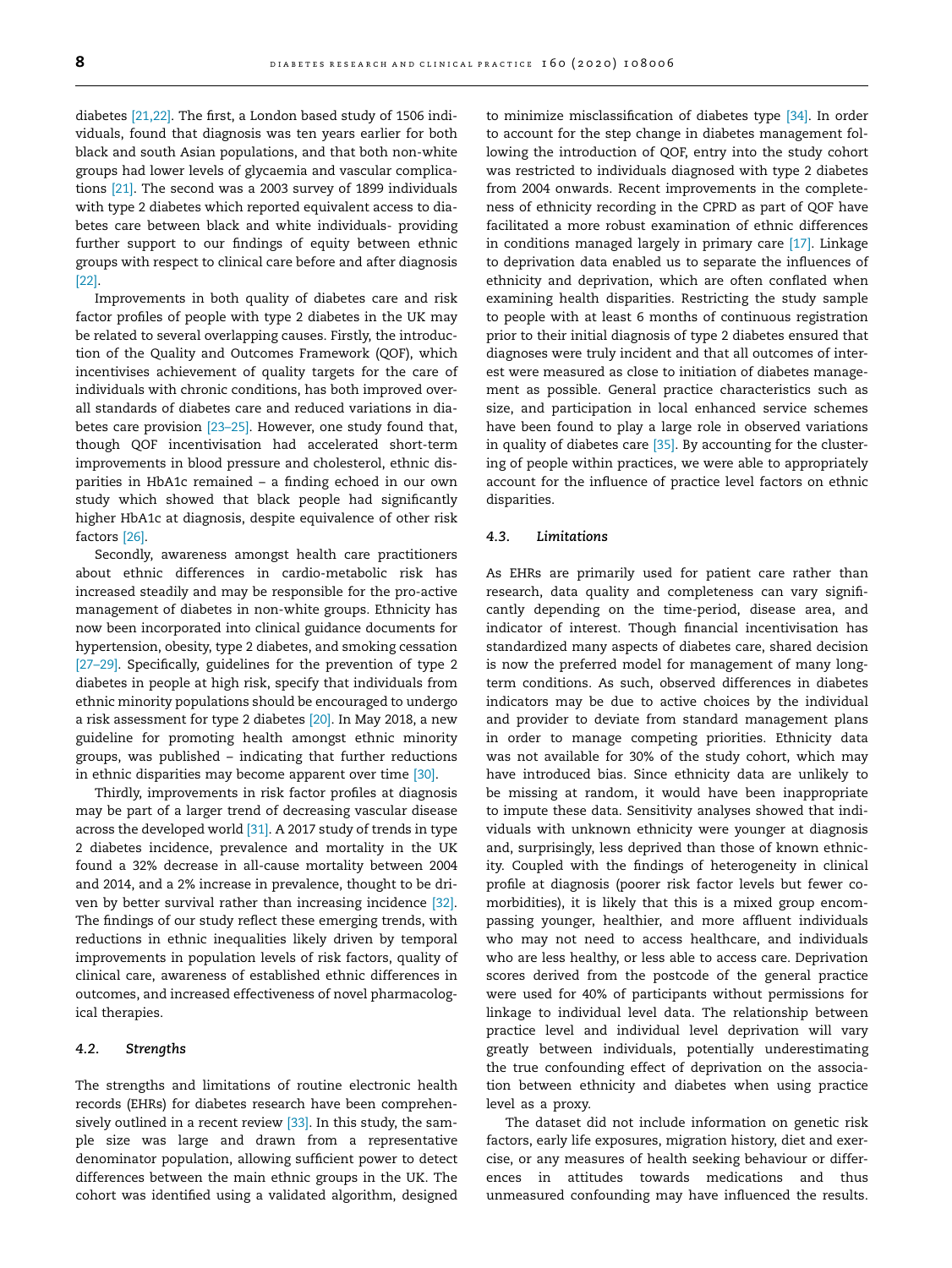<span id="page-8-0"></span>Future studies combining routine EHRs with cohort studies such as the UK Biobank will be valuable in obtaining a complete picture of an individual's health across the life course.

#### 4.4. Conclusions

Overall, we find limited evidence of systematic ethnic inequalities in identification of type 2 diabetes and management of cardio-metabolic risk around the time of initial diagnosis. Findings from this study may be illustrative of a wider trend of shrinking inequalities in diabetes care. Additional investigations into the origin and implications of missingness of ethnicity data are warranted. Future work examining the extent to which ethnic differences are explained by genetic factors and whether ethnic disparities manifest later in the care pathway, for example, in relation to long-term risk factor control as suggested here, will be necessary to understand how patterns of ethnic disparities in risk factor control and long-term outcomes are evolving in the UK.

# Funding

RM is supported by a Sir Henry Wellcome Postdoctoral Fellowship from the Wellcome Trust (201375/Z/16/Z). The study sponsor was not involved in the design of the study; the collection, analysis, and interpretation of data; writing the report; or the decision to submit the report for publication.

# 6. Contribution statement

RM conceived the study, curated the data, conducted the main statistical analysis and authored the initial manuscript. LP conducted statistical analysis and contributed to the manuscript. RF provided statistical advice and contributed to the manuscript. NC and LS helped conceive the study and contributed to the manuscript. Rohini Mathur is the guarantor for this project.

# 7. Data availability

The data used for this study comprises anonymised patient records derived from the CPRD. Only the authors have access to the CPRD data. Code lists are available in the supplementary materials and will be uploaded to the LSHTM data compass [\(http://datacompass.lshtm.ac.uk](http://datacompass.lshtm.ac.uk)). Researchers should contact the CPRD's Independent Scientific Advisory Committee (ISAC) to obtain access to data.

## Declaration of Competing Interest

The authors declare no conflict of interest.

# Appendix A. Supplementary material

Supplementary data to this article can be found online at <https://doi.org/10.1016/j.diabres.2020.108006>.

#### REFERENCES

- [1] Bellary S, O'Hare JP, Raymond NT, Mughal S, Hanif WM, Jones A, et al. Premature cardiovascular events and mortality in south Asians with type 2 diabetes in the United Kingdom Asian Diabetes Study – effect of ethnicity on risk. Curr Med Res Opin [Internet]. 2010 Aug 15 [cited 2015 Aug 17];26 (8):1873–9. Available from: [http://www.tandfonline.com/doi/](http://www.tandfonline.com/doi/abs/10.1185/03007995.2010.490468%3fjournalCode%3dicmo20) [abs/10.1185/03007995.2010.490468?journalCode=icmo20.](http://www.tandfonline.com/doi/abs/10.1185/03007995.2010.490468%3fjournalCode%3dicmo20)
- [2] Davis TME, Coleman RL, Holman RR. Ethnicity and long-term vascular outcomes in Type 2 diabetes: A prospective observational study (UKPDS 83). Diabet Med [Internet]. 2014;31(Ukpds 83):200–7. Available from: [http://ovidsp.](http://ovidsp.ovid.com/ovidweb.cgi%3fT%3dJS%26PAGE%3dreference%26D%3demed11%26NEWS%3dN%26AN%3d2014048534) [ovid.com/ovidweb.cgi?T=JS&PAGE=reference&D=emed11&](http://ovidsp.ovid.com/ovidweb.cgi%3fT%3dJS%26PAGE%3dreference%26D%3demed11%26NEWS%3dN%26AN%3d2014048534) [NEWS=N&AN=2014048534](http://ovidsp.ovid.com/ovidweb.cgi%3fT%3dJS%26PAGE%3dreference%26D%3demed11%26NEWS%3dN%26AN%3d2014048534).
- [3] Department of Health. Equity and excellence: liberating the NHS (White Paper) [Internet]. Stationery Office. 2010. 61 p. Available from: [http://www.dh.gov.uk/en/](http://www.dh.gov.uk/en/Publicationsandstatistics/Publications/PublicationsPolicyAndGuidance/DH_117353) [Publicationsandstatistics/Publications/](http://www.dh.gov.uk/en/Publicationsandstatistics/Publications/PublicationsPolicyAndGuidance/DH_117353) [PublicationsPolicyAndGuidance/DH\\_117353](http://www.dh.gov.uk/en/Publicationsandstatistics/Publications/PublicationsPolicyAndGuidance/DH_117353).
- [4] Burt J, Lloyd C, Campbell J, Roland M, Abel G. Variations in GPpatient communication by ethnicity, age, and gender: evidence from a national primary care patient survey. Br J Gen Pract [Internet]. 2015 Nov 5 [cited 2015 Dec 9]; Available from: [http://bjgp.org/content/early/2015/11/05/](http://bjgp.org/content/early/2015/11/05/bjgp15X687637.abstract) [bjgp15X687637.abstract](http://bjgp.org/content/early/2015/11/05/bjgp15X687637.abstract).
- [5] [Lyratzopoulos G, Elliott M, Barbiere JM, Henderson A,](http://refhub.elsevier.com/S0168-8227(19)31109-X/h0025) [Staetsky L, Paddison C, et al. Understanding ethnic and other](http://refhub.elsevier.com/S0168-8227(19)31109-X/h0025) [socio-demographic differences in patient experience of](http://refhub.elsevier.com/S0168-8227(19)31109-X/h0025) [primary care: evidence from the English General Practice](http://refhub.elsevier.com/S0168-8227(19)31109-X/h0025) [Patient Survey. BMJ Qual Saf 2012;21\(1\):21–9.](http://refhub.elsevier.com/S0168-8227(19)31109-X/h0025)
- [6] Fischbacher CM, Bhopal R, Steiner M, Morris a. D, Chalmers J, C.M. F, et al. Is there equity of service delivery and intermediate outcomes in South Asians with type 2 diabetes? Analysis of DARTS database and summary of UK publications. J Public Health (Oxf) [Internet]. 2009;31(2):239– 49. Available from: [http://ovidsp.ovid.com/ovidweb.cgi?T=JS&](http://ovidsp.ovid.com/ovidweb.cgi%3fT%3dJS%26PAGE%3dreference%26D%3demed9%26NEWS%3dN%26AN%3d19196794) [PAGE=reference&D=emed9&NEWS=N&AN=19196794.](http://ovidsp.ovid.com/ovidweb.cgi%3fT%3dJS%26PAGE%3dreference%26D%3demed9%26NEWS%3dN%26AN%3d19196794)
- [7] Schofield P, Saka O, Ashworth M. Ethnic differences in blood pressure monitoring and control in South East London. Br J Gen Pract [Internet]. 2011/03/29. 2011;61(585):e190–6. Available from: [http://ovidsp.ovid.com/ovidweb.cgi?T=JS&](http://ovidsp.ovid.com/ovidweb.cgi%3fT%3dJS%26PAGE%3dreference%26D%3demed10%26NEWS%3dN%26AN%3d2011289473) [PAGE=reference&D=emed10&NEWS=N&AN=2011289473](http://ovidsp.ovid.com/ovidweb.cgi%3fT%3dJS%26PAGE%3dreference%26D%3demed10%26NEWS%3dN%26AN%3d2011289473).
- [8] [Alshamsan R, Lee JT, Majeed A, Netuveli G, Millett C. Effect of](http://refhub.elsevier.com/S0168-8227(19)31109-X/h0040) [a UK pay-for-performance program on ethnic disparities in](http://refhub.elsevier.com/S0168-8227(19)31109-X/h0040) [diabetes outcomes: Interrupted time series analysis. Ann](http://refhub.elsevier.com/S0168-8227(19)31109-X/h0040) [Fam Med 2012;10:228–34.](http://refhub.elsevier.com/S0168-8227(19)31109-X/h0040)
- [9] Scottish Public Health Observatory. Defining ethnicity and race [Internet]. [cited 2019 Dec 3]. Available from: [https://](https://www.scotpho.org.uk/population-groups/ethnic-minorities/defining-ethnicity-and-race/) [www.scotpho.org.uk/population-groups/ethnic-minorities/](https://www.scotpho.org.uk/population-groups/ethnic-minorities/defining-ethnicity-and-race/) [defining-ethnicity-and-race/.](https://www.scotpho.org.uk/population-groups/ethnic-minorities/defining-ethnicity-and-race/)
- [10] Mathur R, Grundy E, Smeeth L. Availability and use of UK based ethnicity data for health research [Internet]. National Centre for Research Methods Working Paper Series. London: n/a; 2013 Mar [cited 2014 Oct 18]. (Working Papers). Report No.: 01/13. Available from: [http://eprints.ncrm.ac.uk/3040/1/](http://eprints.ncrm.ac.uk/3040/1/Mathur-_Availability_and_use_of_UK_based_ethnicity_data_for_health_res_1.pdf) [Mathur-\\_Availability\\_and\\_use\\_of\\_UK\\_based\\_](http://eprints.ncrm.ac.uk/3040/1/Mathur-_Availability_and_use_of_UK_based_ethnicity_data_for_health_res_1.pdf) [ethnicity\\_data\\_for\\_health\\_res\\_1.pdf](http://eprints.ncrm.ac.uk/3040/1/Mathur-_Availability_and_use_of_UK_based_ethnicity_data_for_health_res_1.pdf).
- [11] Kontopantelis E, Reeves D, Valderas JM, Campbell S, Doran T. Recorded quality of primary care for patients with diabetes in England before and after the introduction of a financial incentive scheme: a longitudinal observational study. BMJ Qual Saf [Internet]. 2013;22(1):53–64. Available from: [http://](http://ovidsp.ovid.com/ovidweb.cgi%3fT%3dJS%26CSC%3dY%26NEWS%3dN%26PAGE%3dfulltext%26D%3dmedl%26AN%3d22918988) [ovidsp.ovid.com/ovidweb.cgi?T=JS&CSC=Y&NEWS=N&](http://ovidsp.ovid.com/ovidweb.cgi%3fT%3dJS%26CSC%3dY%26NEWS%3dN%26PAGE%3dfulltext%26D%3dmedl%26AN%3d22918988) [PAGE=fulltext&D=medl&AN=22918988.](http://ovidsp.ovid.com/ovidweb.cgi%3fT%3dJS%26CSC%3dY%26NEWS%3dN%26PAGE%3dfulltext%26D%3dmedl%26AN%3d22918988)
- [12] NHS Digital. National Diabetes Audit 2012/13 Report 1: Care Processes and Treatment Targets. 2018.